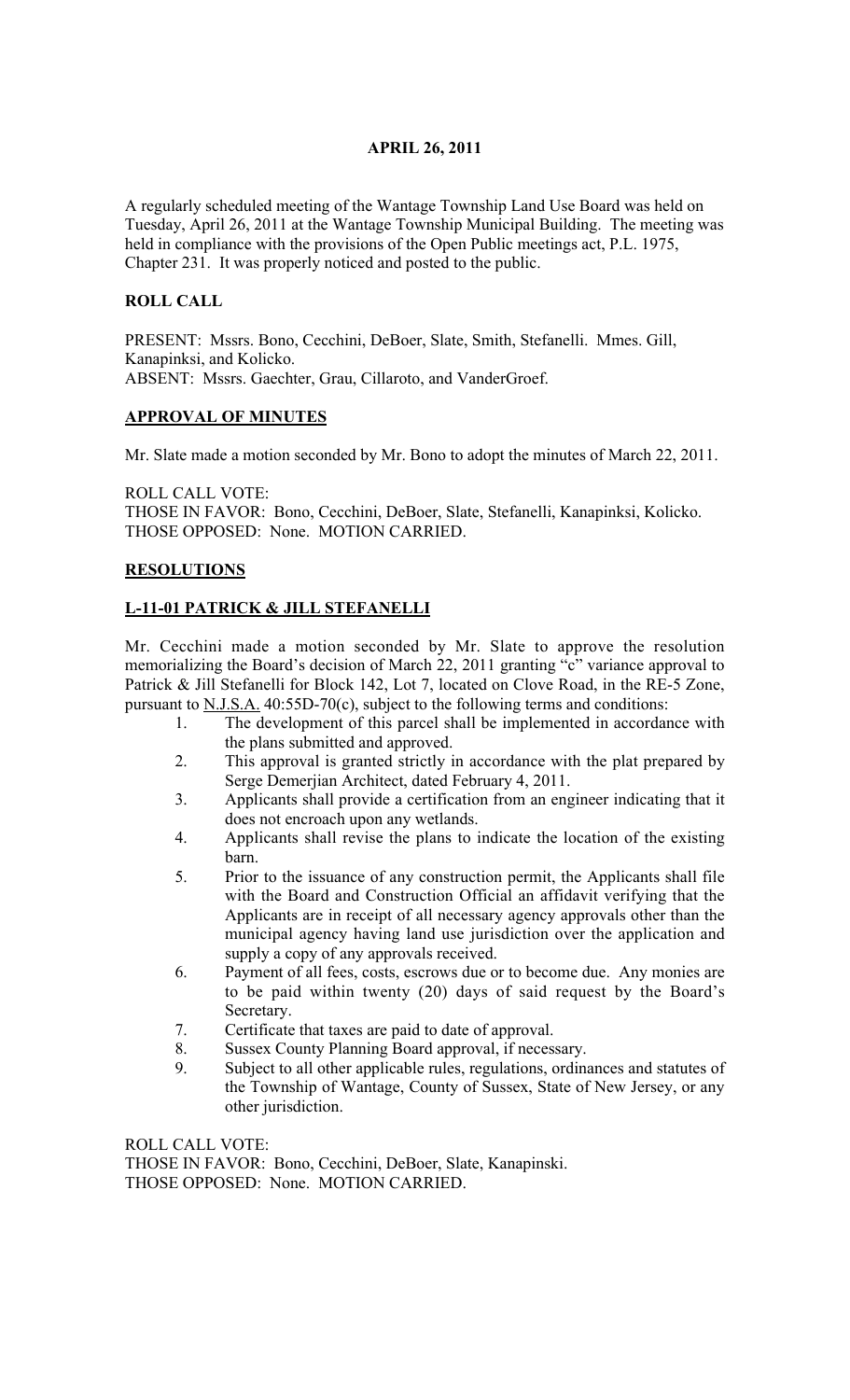## APPLICATIONS

### L-14-2006 STEVEN LANG

The applicant is requesting third one-year extension of final major subdivision approval. This application was originally approved February 27, 2007 and memorialized March 27, 2007 with the latest extension granted to March 27, 2011. The property is known as Block 9, Lot 152 and is located on Ramsey Road in the RE zone.

The applicant had requested to carry this application to the May 24, 2011 meeting.

Mr. Cecchini made a motion seconded by Mr. Slate to grant the request.

ROLL CALL VOTE: THOSE IN FAVOR: Bono, Cecchini, DeBoer, Slate, Stefanelli, Gill, Kanapinski, Kolicko, Smith. THOSE OPPOSED: None. MOTION CARRIED.

## L-11-04 RICHARD KLEIN/QUARRYVILLE CONSTRUCTION

The applicant is requesting "c" variance approval for height for a pole barn, as built. The property is known as Block 133, Lot 17.10 and is located on Matthew Drive in the R-5 zone.

The applicant requested to carry this application to the May 24, 2011 meeting. Notices did not go out at the appropriate time.

The Board unanimously granted this request.

#### GENERAL DISCUSSION

The Board discussed the status of Boulder Hills Blvd. to determine whether this road was public or private. It was discussed that the road could not become public until a cul-desac for a turnaround was built. Present at the meeting were several parents of children currently attending Kiddie Academy located at Town Center. The children's drop off was being affected by the status of the road. Mr. DeBoer stated that he would speak with Mr. John Maione to see if he could offer a solution to this problem.

#### PROPOSAL FOR MUNICIPAL PLANNER

Mr. Smith stated that he contacted the applicants who submitted applications to let them that the proposals had been sent out. He stated that the only thing that he would like to include was that there would be an interview process of the candidates. He stated that, by law, if a question was asked to one candidate it should be asked to all of them. He asked the Board members if anyone had a question/questions that they felt should be asked to give them to Stella in writing and she would compile a list of questions in order to avoid being in violation.

#### OUTDOOR WOOD BURNING BOILERS AND OUTDOOR FURNACES **ORDINANCE**

A discussion followed regarding the ordinance. Mr. Cecchini made a motion seconded by Mr. Bono to approve this ordinance and to recommend it to the Committee.

ROLL CALL VOTE: THOSE IN FAVOR: Bono, Cecchini, DeBoer, Slate, Stefanelli, Gill, Kanapinski, Smith. ABSTAIN: Kolicko. THOSE OPPOSED: None. MOTION CARRIED.